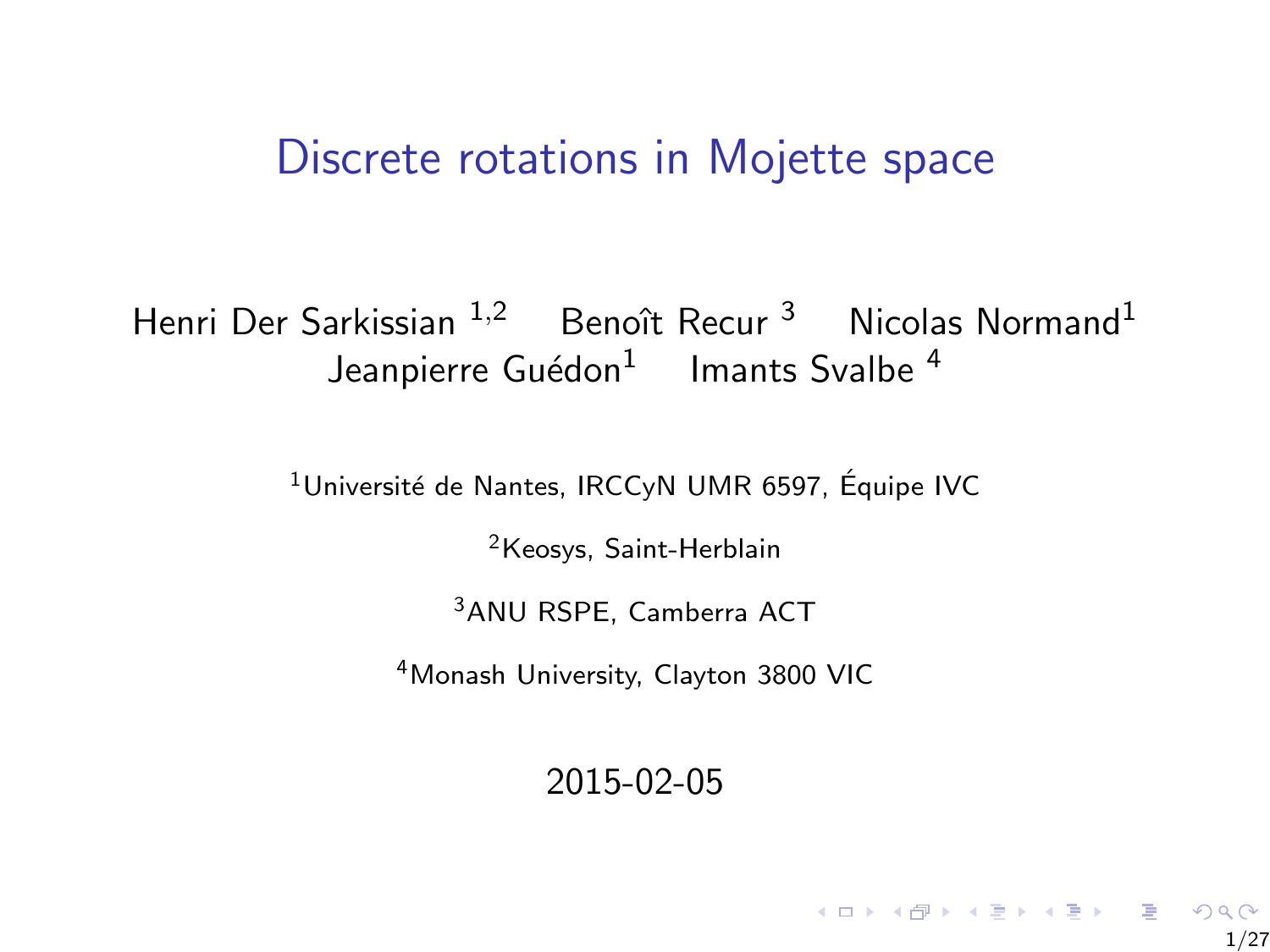# **Outline**

#### $\blacktriangleright$  Introduction

 $\blacktriangleright$  Tomography, Radon transform, Mojette transform

2/27

K ロ ▶ K 個 ▶ K 결 ▶ K 결 ▶ │ 결 │ K 9 Q Q

- $\triangleright$  Rotations of Mojette projections
	- $\blacktriangleright$  Description
	- $\blacktriangleright$  Algorithm
	- $\blacktriangleright$  Examples
- $\blacktriangleright$  Conclusion and perspectives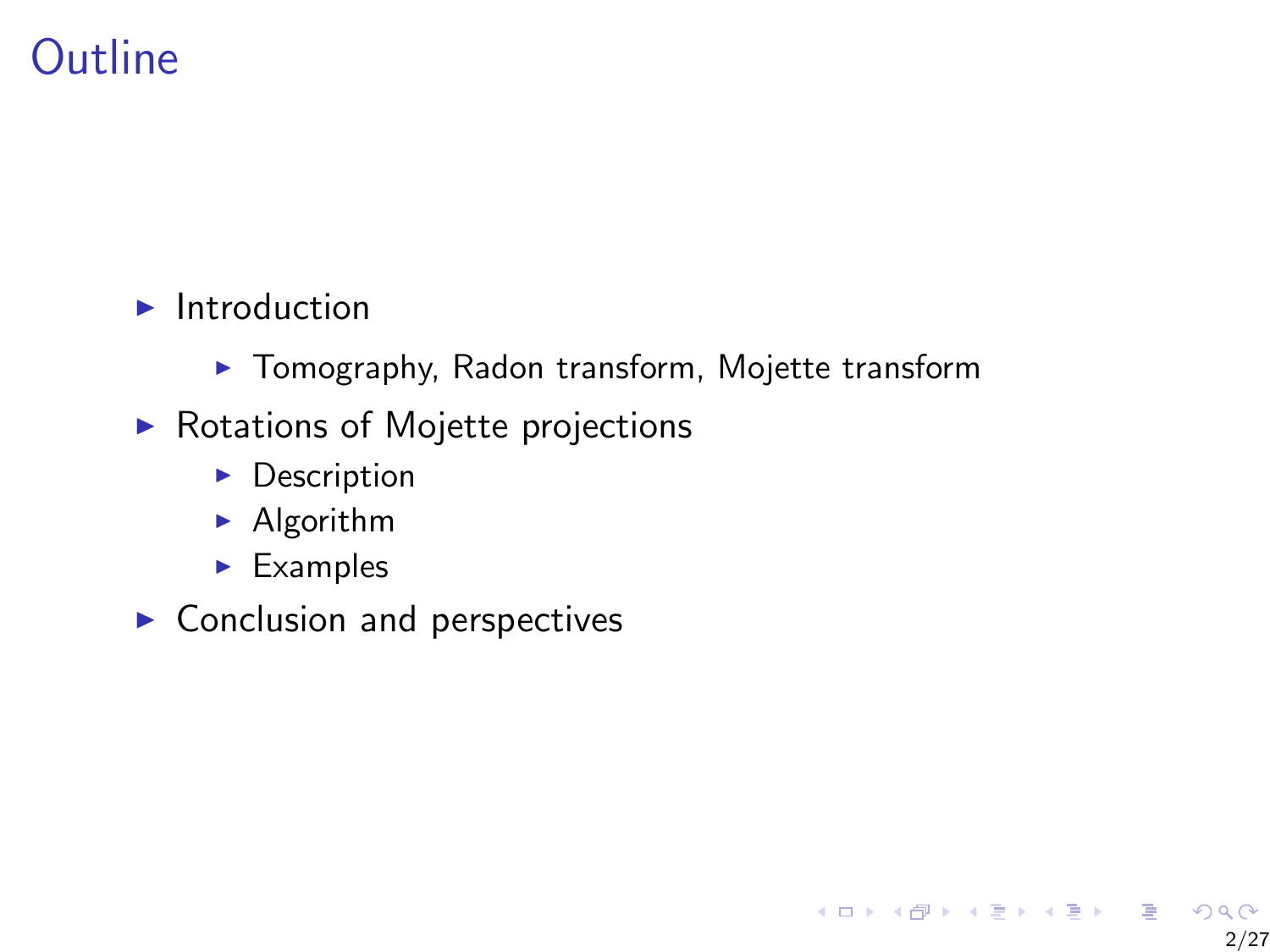# <span id="page-2-0"></span>[Introduction](#page-2-0)

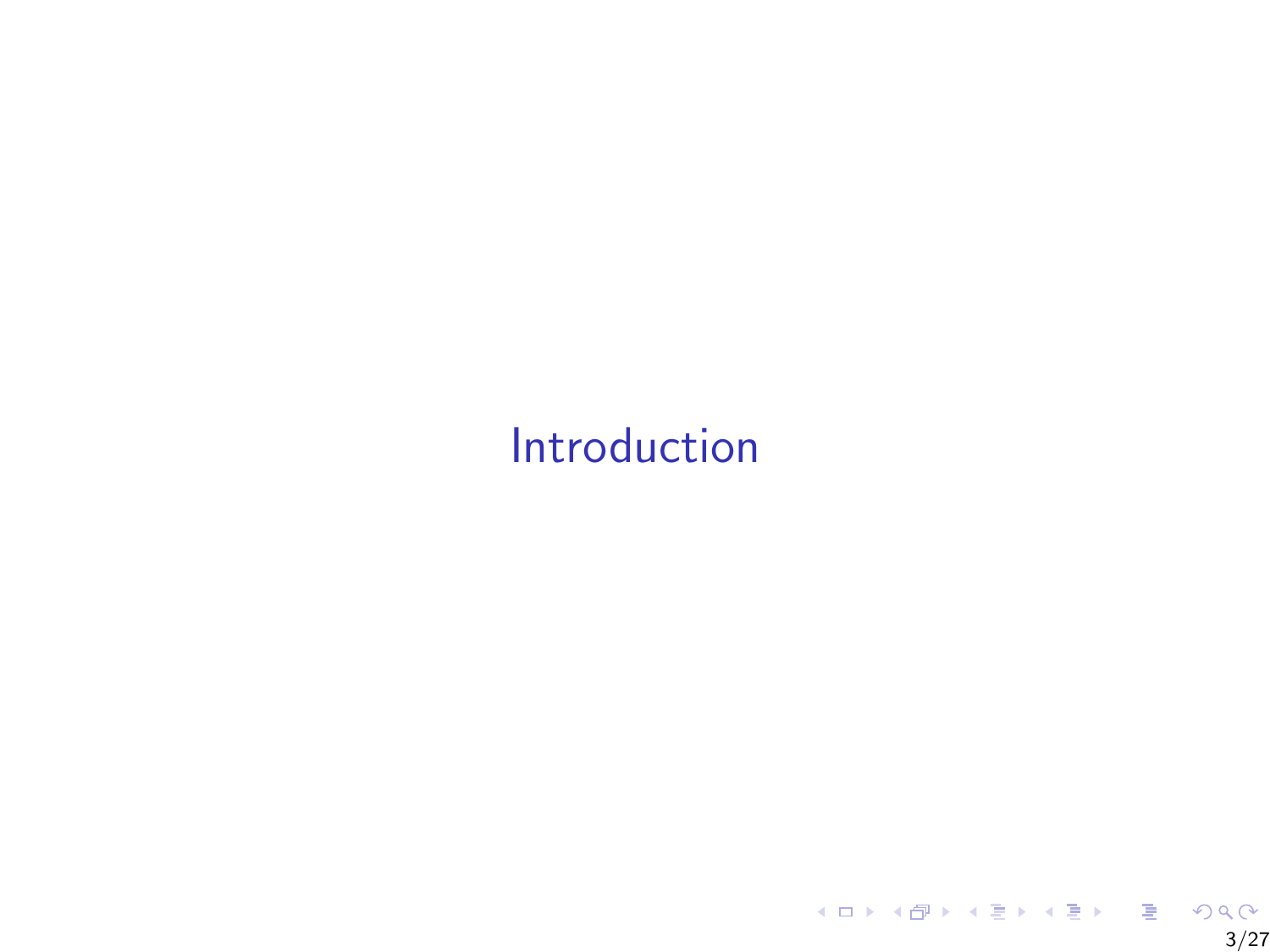The Radon transform (1917) represents a function  $f$  by its integrals along straight lines (projections) :

$$
[Rf](t,\theta) = \int_{-\infty}^{\infty} \int_{-\infty}^{\infty} f(x,y)\delta(t-x\cos\theta-y\sin\theta)dxdy
$$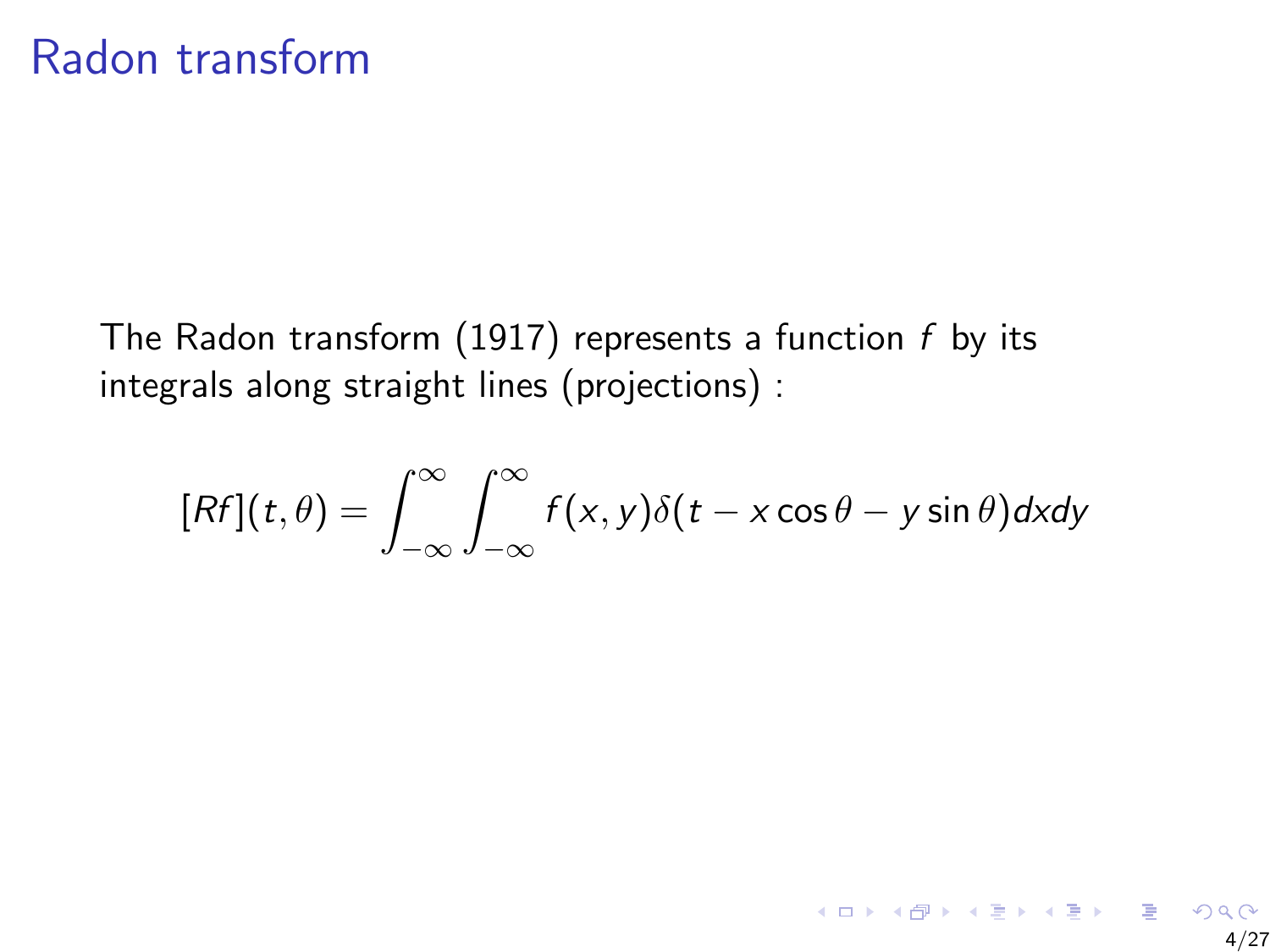### Radon transform

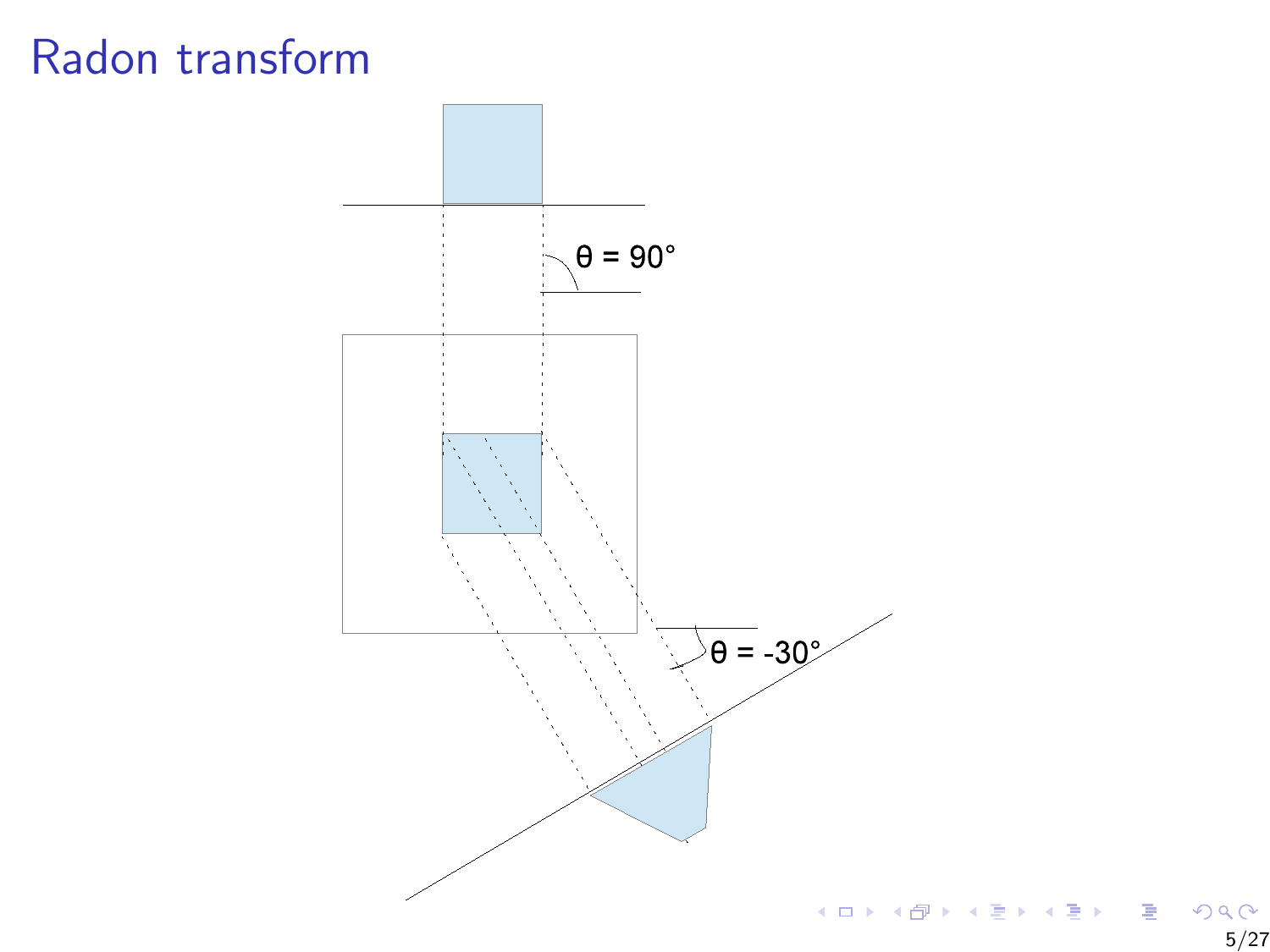# Sinogram and tomography



Figure: (a) Shepp-Logan phantom. (b) Sinogram

Sinogram Set of projections of an object by the Radon transform. Each line represents a projection Tomographic reconstruction Inverse problem of object recovery from the sinogram.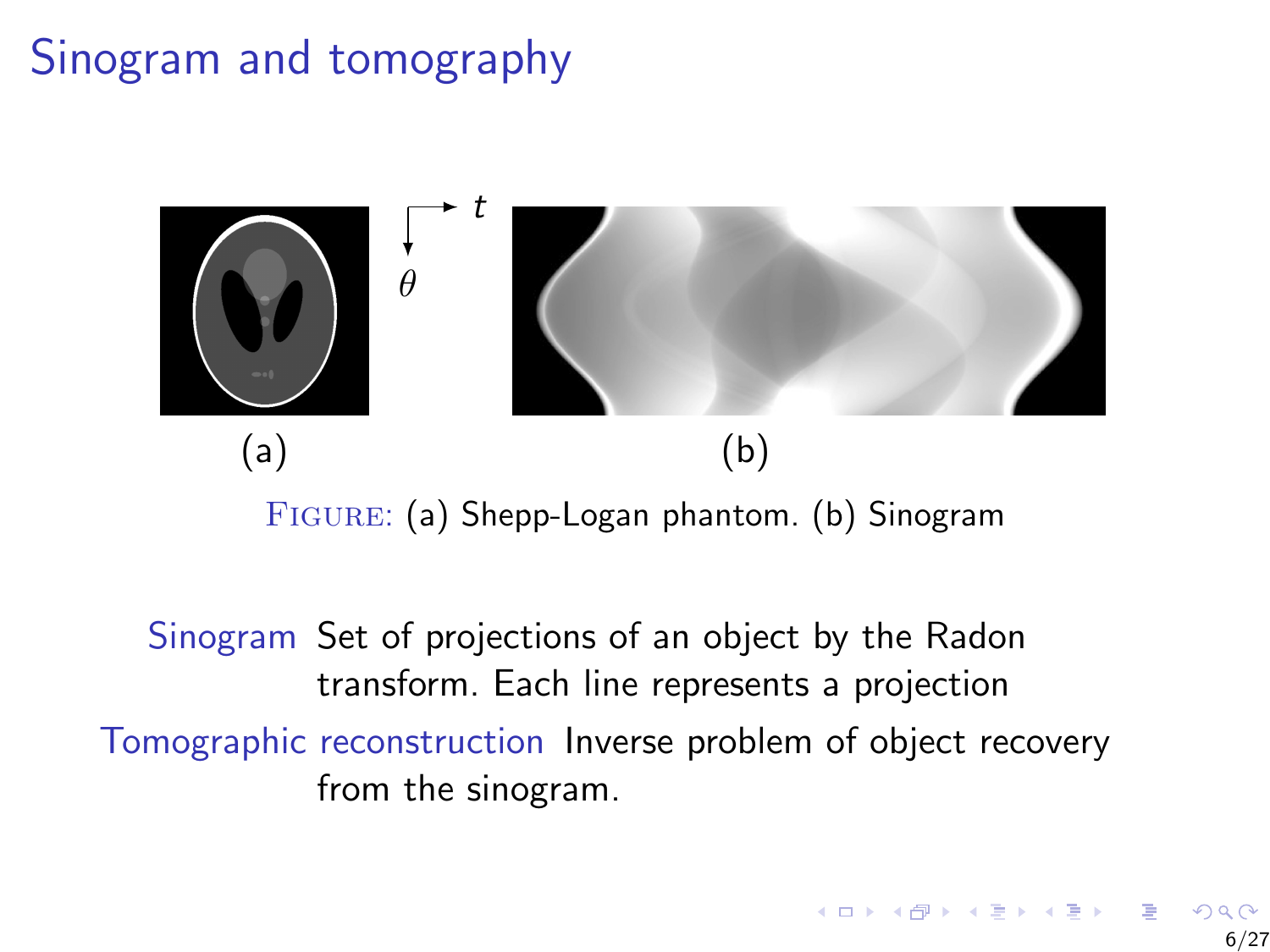## Sinogram rotation

In Radon sinogram space

- $\blacktriangleright$  The space is cyclic in angular direction with  $\pi$ -periodicity
- $\triangleright$  A  $\theta$  angle rotation corresponds to an offset of the first projection (cyclic translation)

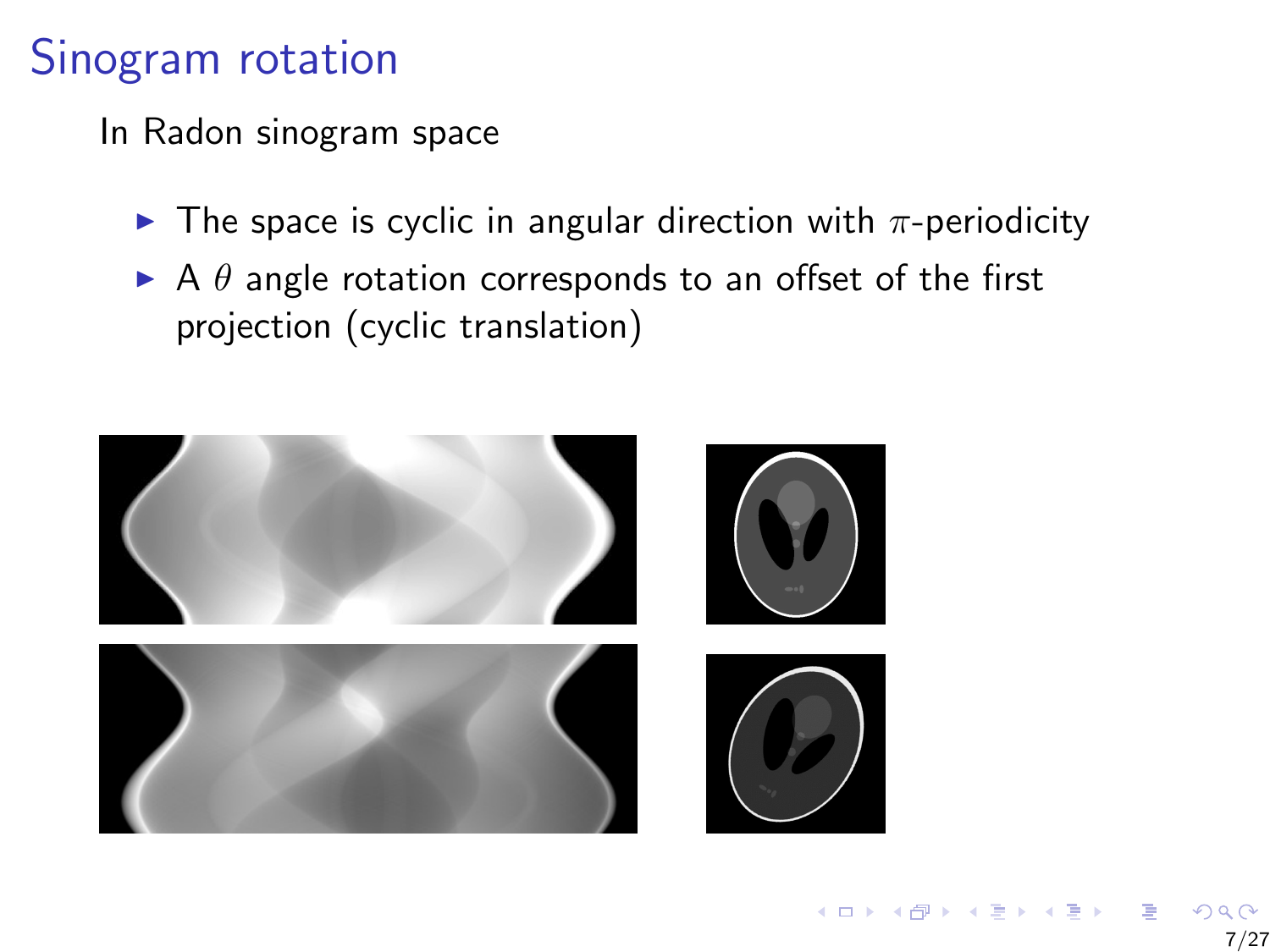<span id="page-7-0"></span>Mojette transform (GUEDON, BARBA et BURGER, [1995\)](#page-0-0)

- $\blacktriangleright$  Discrete image  $f(k, l)$
- Discrete directions  $(p, q)$  with p and q coprime integers
- $\triangleright$  The projection values (bins) correspond to the sum of the pixels sampled by the discrete ray

$$
[MTf](b,p,q) = \sum_{k=0}^{P-1} \sum_{l=0}^{Q-1} f(k,l) \Delta(b+kq-lp)
$$

8/27

K ロン K 御 > K 결 > K 결 > 「결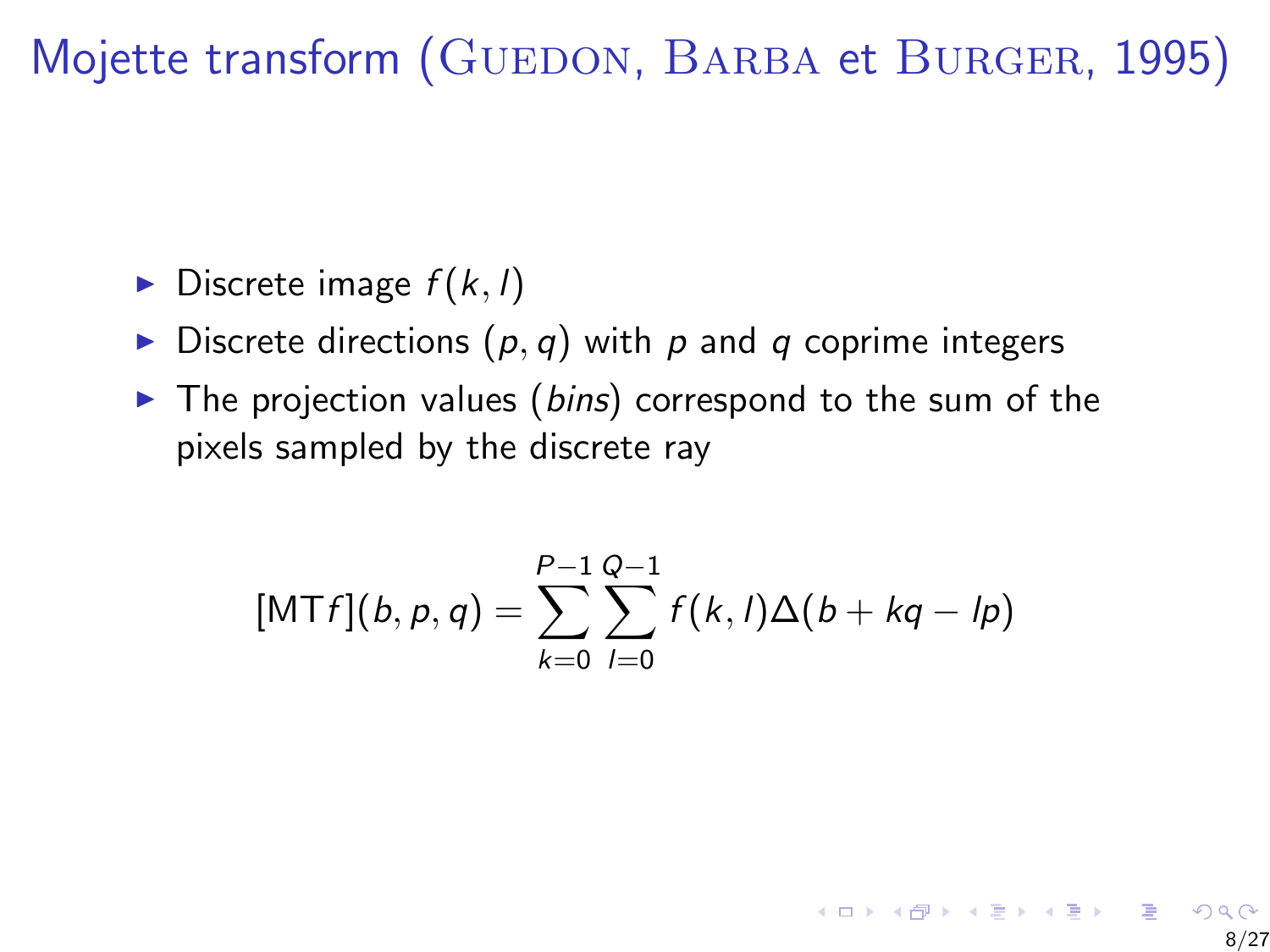# <span id="page-8-0"></span>[Rotations in Mojette projection space](#page-8-0)

9/27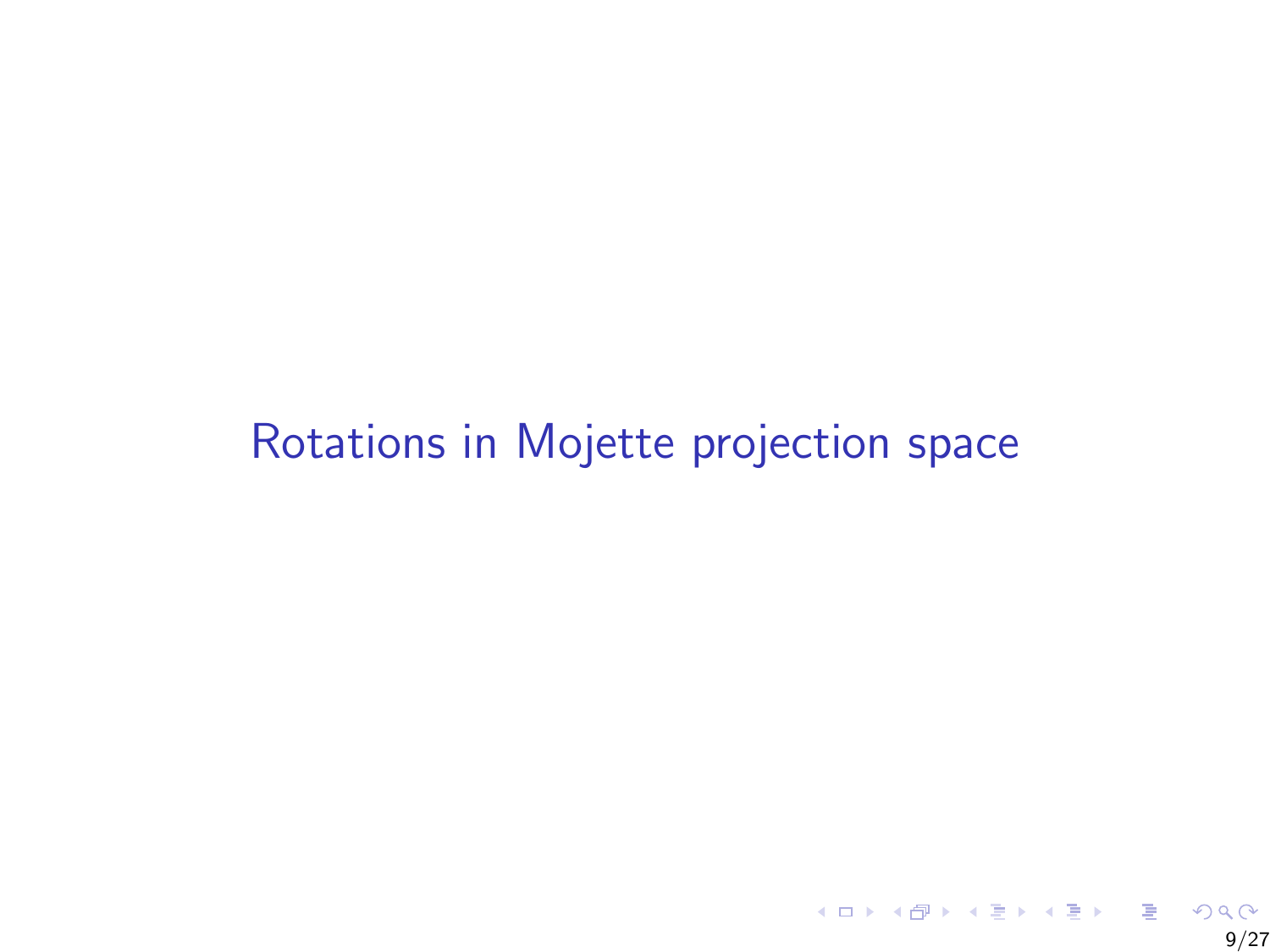### <span id="page-9-0"></span>Rotation in Mojette projection space

Inspired by FRT space transforms (SVALBE, [2011\)](#page-0-0), let us define a rotation in Mojette space. Every projection is transformed into a new projection with a new direction. Revertilibity is ensured by the upscale.



Connex pixels of the image are not connected (in the common sense)anym[o](#page-8-0)re [a](#page-7-0)fter a  $(p, q)$  rotation, but [are](#page-8-0) [ali](#page-10-0)[g](#page-8-0)[ne](#page-9-0)[d](#page-10-0) o[n](#page-21-0) a  $(p, q)$ -directed line. 10/27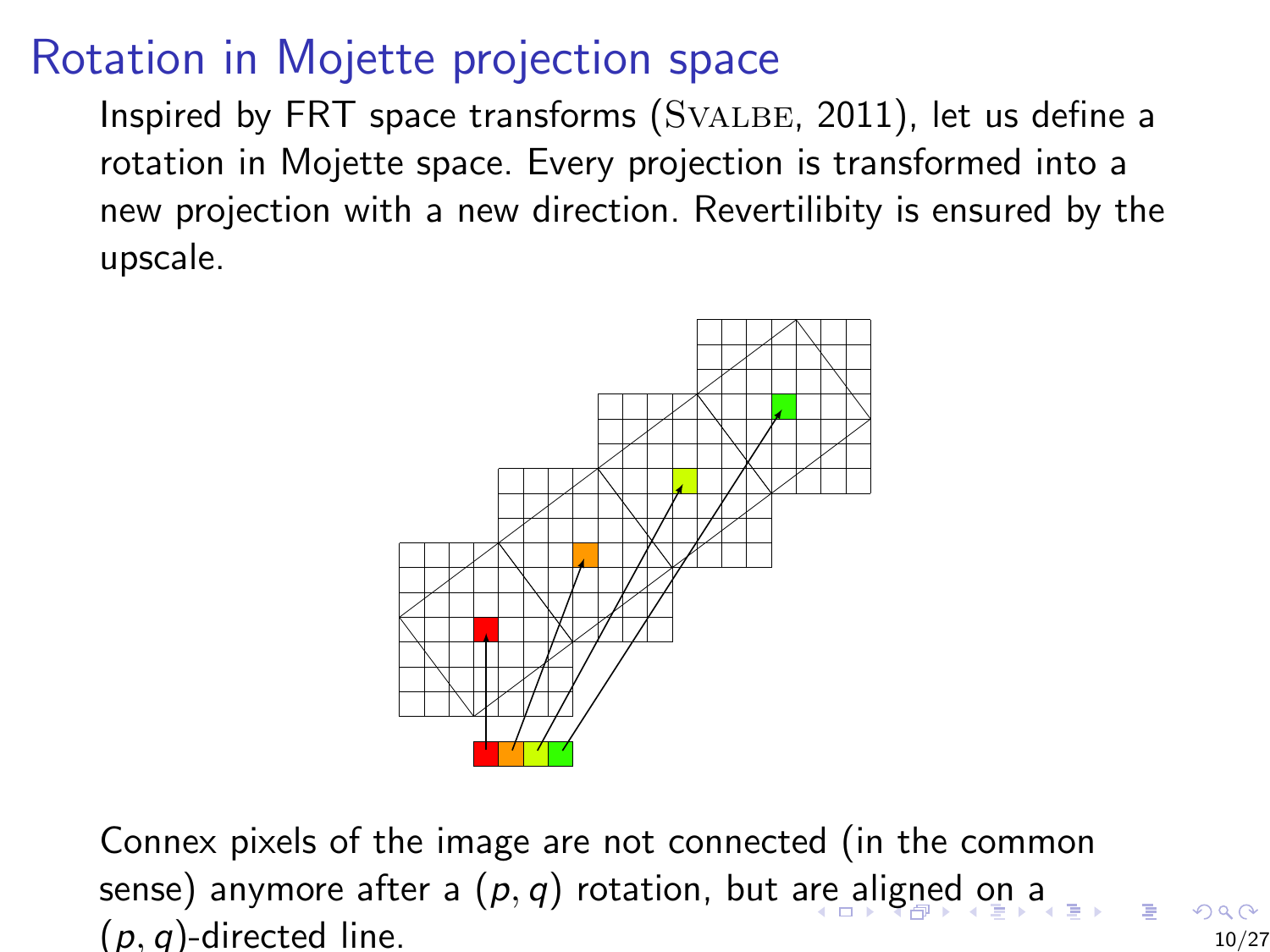<span id="page-10-0"></span>Algorithm for the upscaled Mojette rotation :

For each projection P of angle  $(p, q)$ .

1. Generate the new projection  $P'$  of angle  $(p', q')$ 

11/27

メロトメ 御 メメモトメモト ニモーの

2. 1D convolution to fill "empty" space

Then, reconstruct the image from new projections.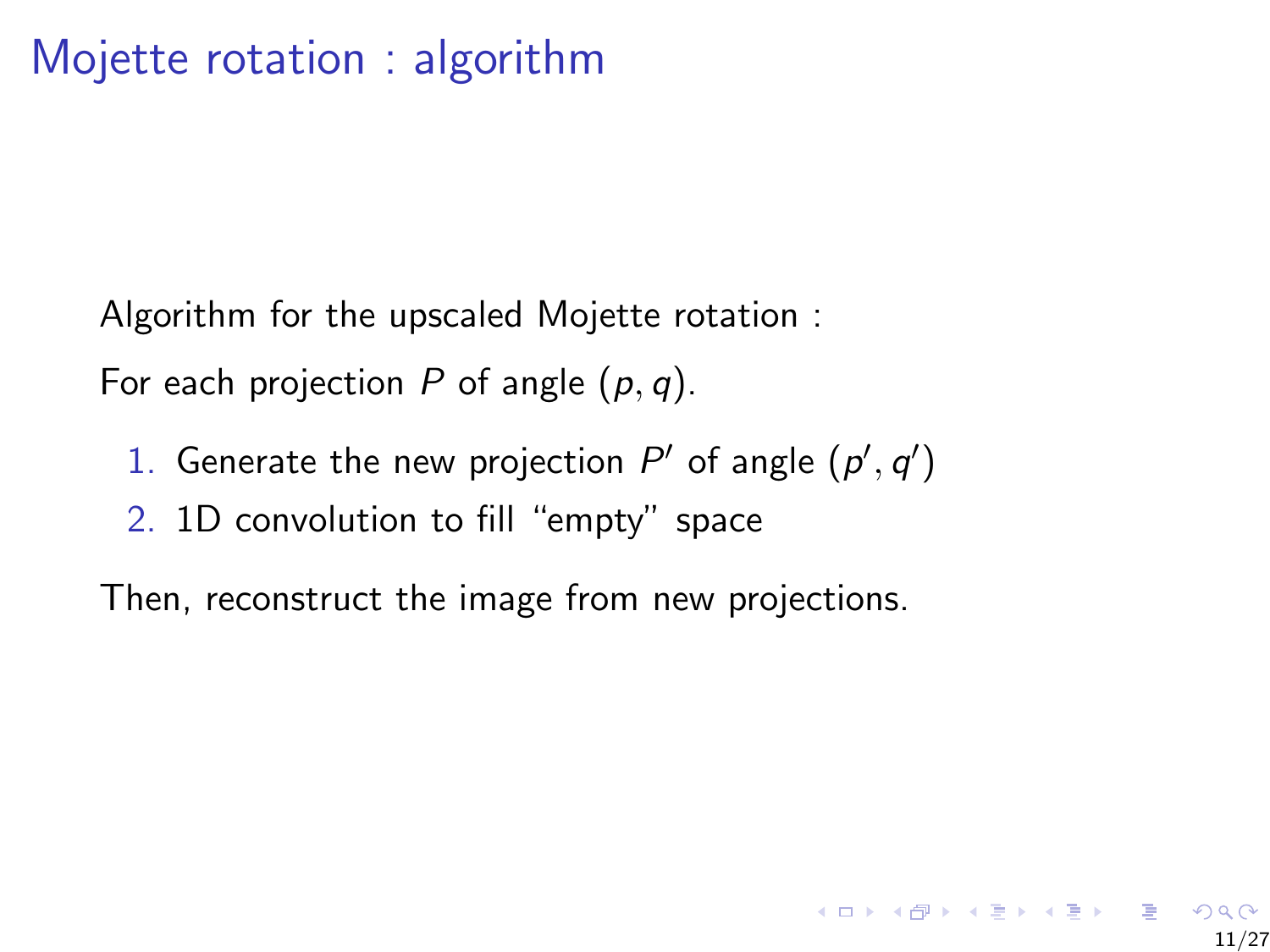Computation of the new projection direction

$$
\blacktriangleright \begin{pmatrix} \rho, q \end{pmatrix} \text{ rotation matrix}: R_{(p_\theta, q_\theta)} = \begin{pmatrix} p_\theta & -q_\theta \\ q_\theta & p_\theta \end{pmatrix}
$$

New projection direction  $(p', q')$  :

$$
\begin{pmatrix} p' \\ q' \end{pmatrix} = \begin{pmatrix} p_{\theta} & -q_{\theta} \\ q_{\theta} & p_{\theta} \end{pmatrix} \begin{pmatrix} p \\ q \end{pmatrix} = \begin{pmatrix} pp_{\theta} - qq_{\theta} \\ pq_{\theta} + qp_{\theta} \end{pmatrix}
$$

 $\blacktriangleright$  To ensure  $p'$  and  $q'$  are coprime, we normalize them by their greatest common divisor :

$$
\begin{pmatrix} p'' \\ q'' \end{pmatrix} = \frac{1}{\gcd(p',q')}\begin{pmatrix} p' \\ q' \end{pmatrix}
$$

12/27

イロン イ部 メイモン イモンド 毛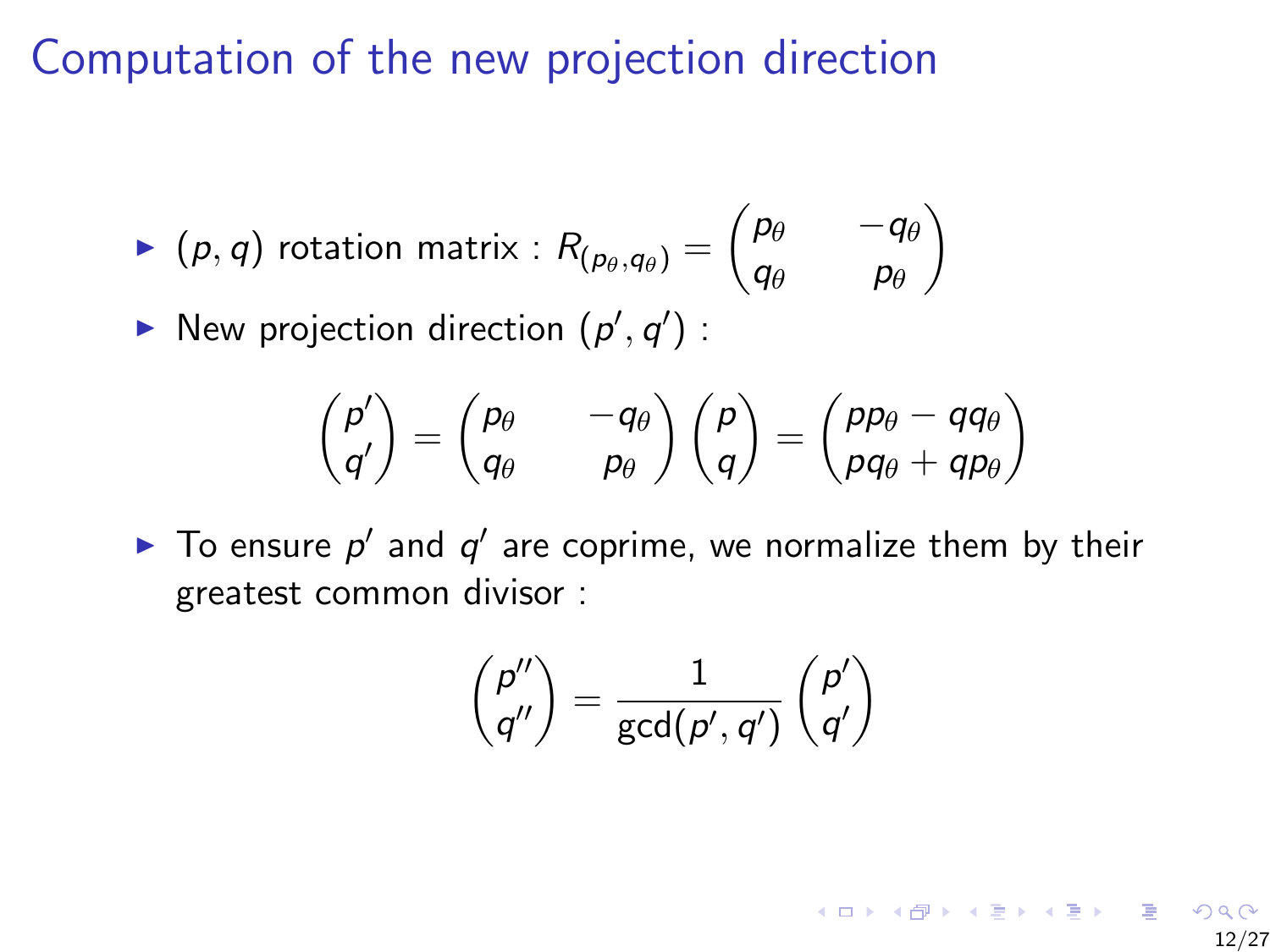## New projection computation



 $4.11 \times$  $AB + AB$ つへへ 13/27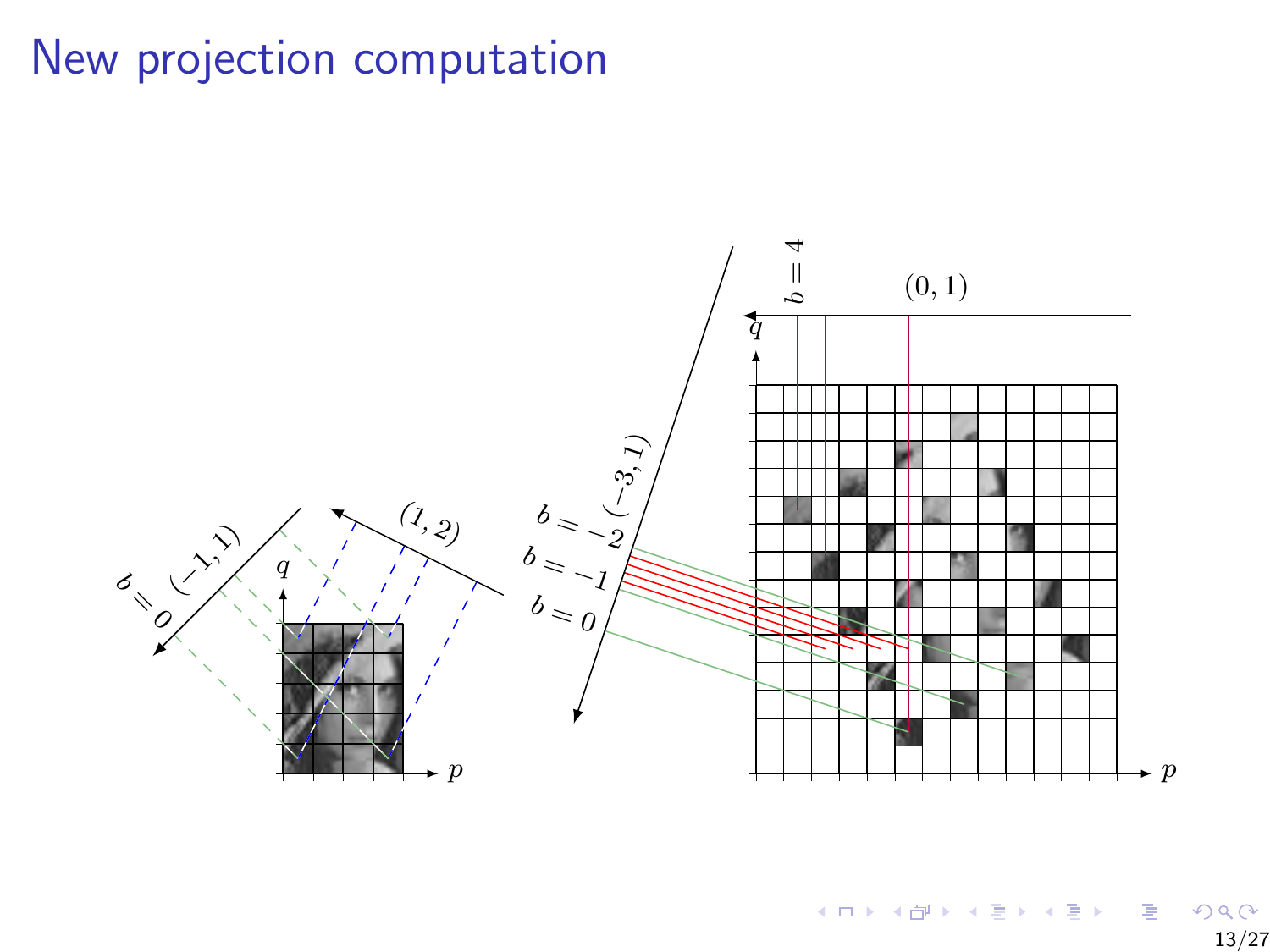### New projection computation

- $\triangleright$  Bins values don't change during the rotation process because the same pixels are sampled (or sometimes only null valued additionnal pixels).
- $\triangleright$  We get the new projection by oversampling the initial projection with factor :

$$
\mathcal{S} = \frac{\rho_\theta^2 + q_\theta^2}{\text{pgdc}(p',q')}
$$

14/27

イロン イ部 メイモン イモンド 毛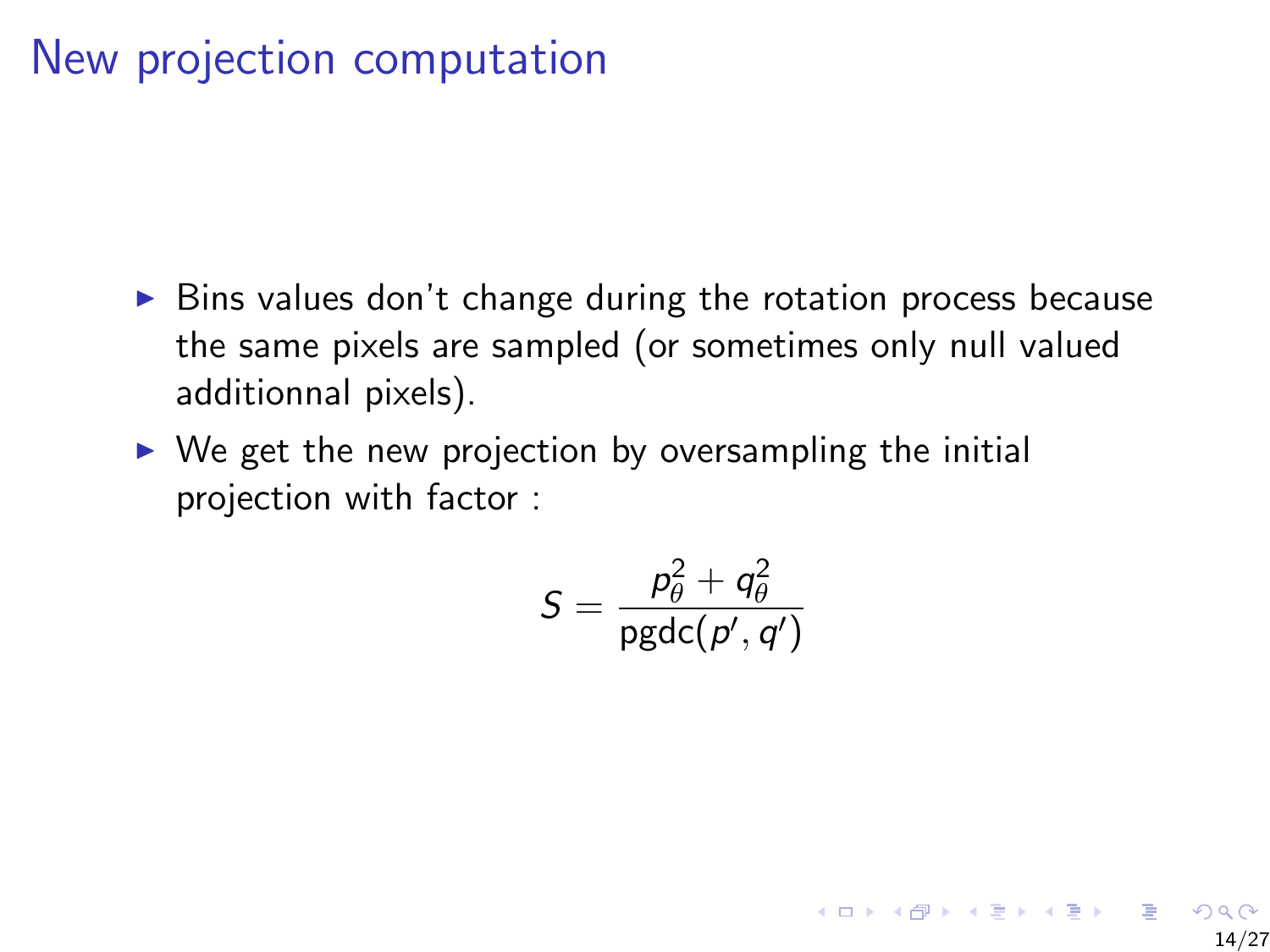### Filling the new projections

- $\triangleright$  Oversampling  $\rightarrow$  A lot of null pixels
- Interpolation by weighting each pixel by the overlapping area ratio between a "meta" pixel corresponding to the initial pixel rotation and the initial grid



15/27

 $\geq$   $\,$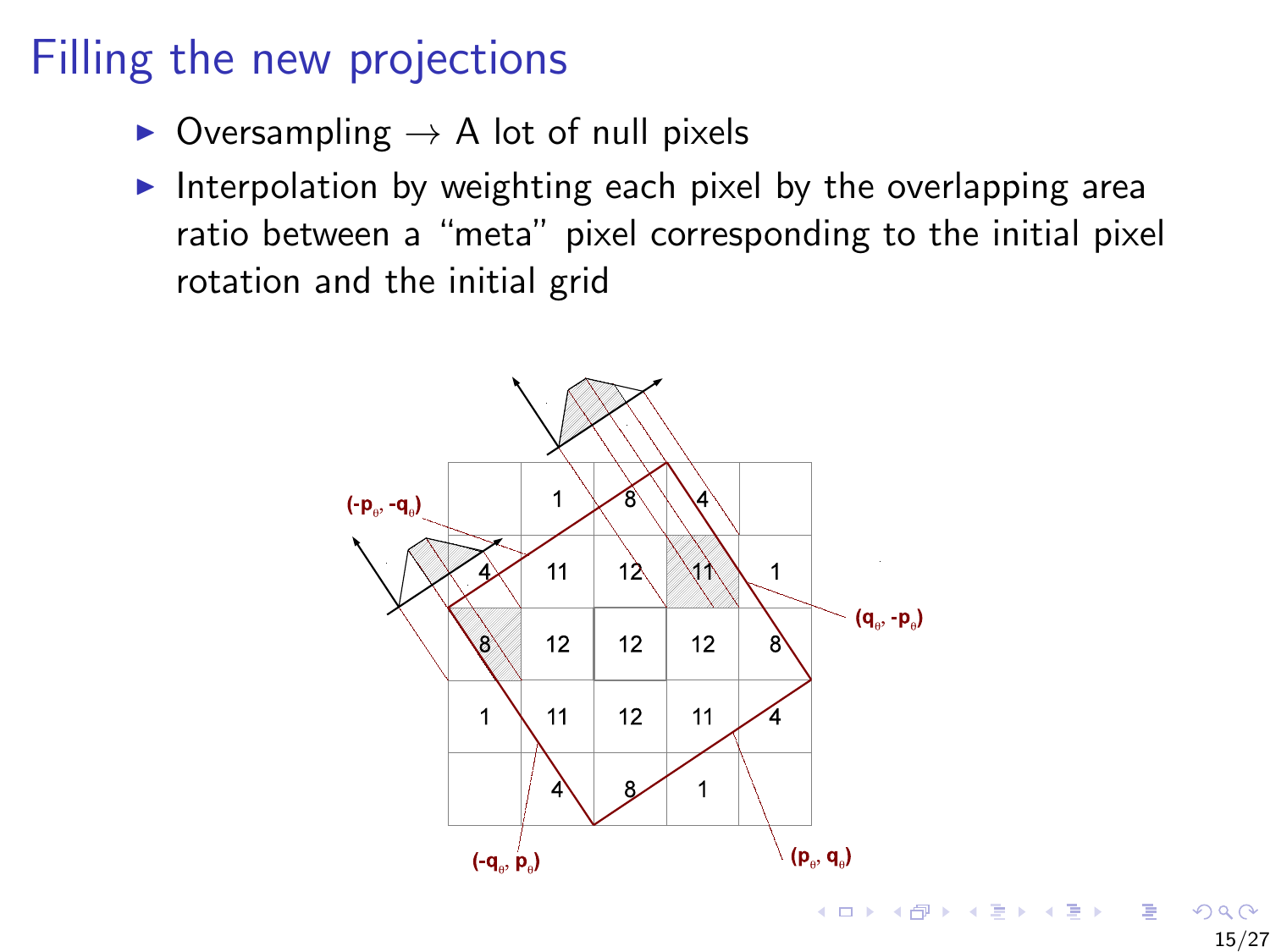#### Convolution kernel computation

Problem : how to compute efficiently the overlapping area between black pixels and red "meta-pixel"

- **Meta-pixel size** :  $|p_{\theta}| + |q_{\theta}|$
- For each pixel  $(k, l)$  of the convolution kernel, we compute the distance between its center and the closest edge (red colored on the figure) :

$$
d_{p_{\theta},q_{\theta}}(k,l) = \left\| \begin{pmatrix} -q_{\theta} & p_{\theta} \\ p_{\theta} & q_{\theta} \end{pmatrix} \cdot \begin{pmatrix} k \\ l \end{pmatrix} \right\|_{\infty}
$$
 (1)

$$
x_{p_{\theta},q_{\theta}}(k,l) = \frac{p_{\theta}^2 + q_{\theta}^2}{2} - d_{p_{\theta},q_{\theta}}(k,l)
$$
 (2)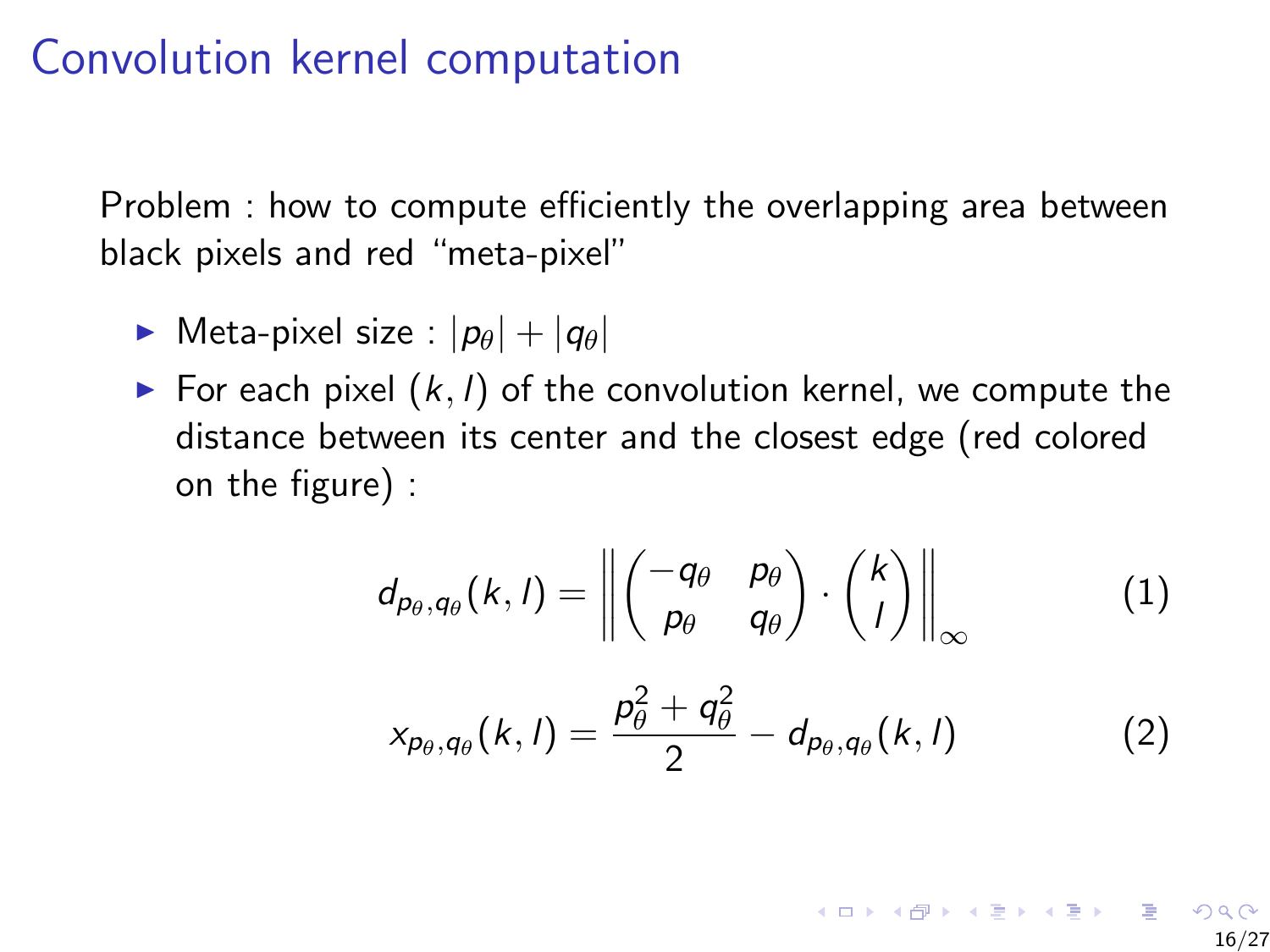### <span id="page-16-0"></span>Convolution kernel computation

- $\triangleright$  The distance between the center of a pixel and the closest edge gives the coordinate along the projection (integration limits)
- $\triangleright$  Pixel area  $\Leftrightarrow$  projection area (uniform unitary pixel).
- $\triangleright$  For each pixel, the overlapping area is then given by :

$$
\int_0^x \textit{Trap}_{p_\theta,q_\theta}(t) dt
$$

 $\blacktriangleright$  Easy to compute since we have analytic expression of the wedge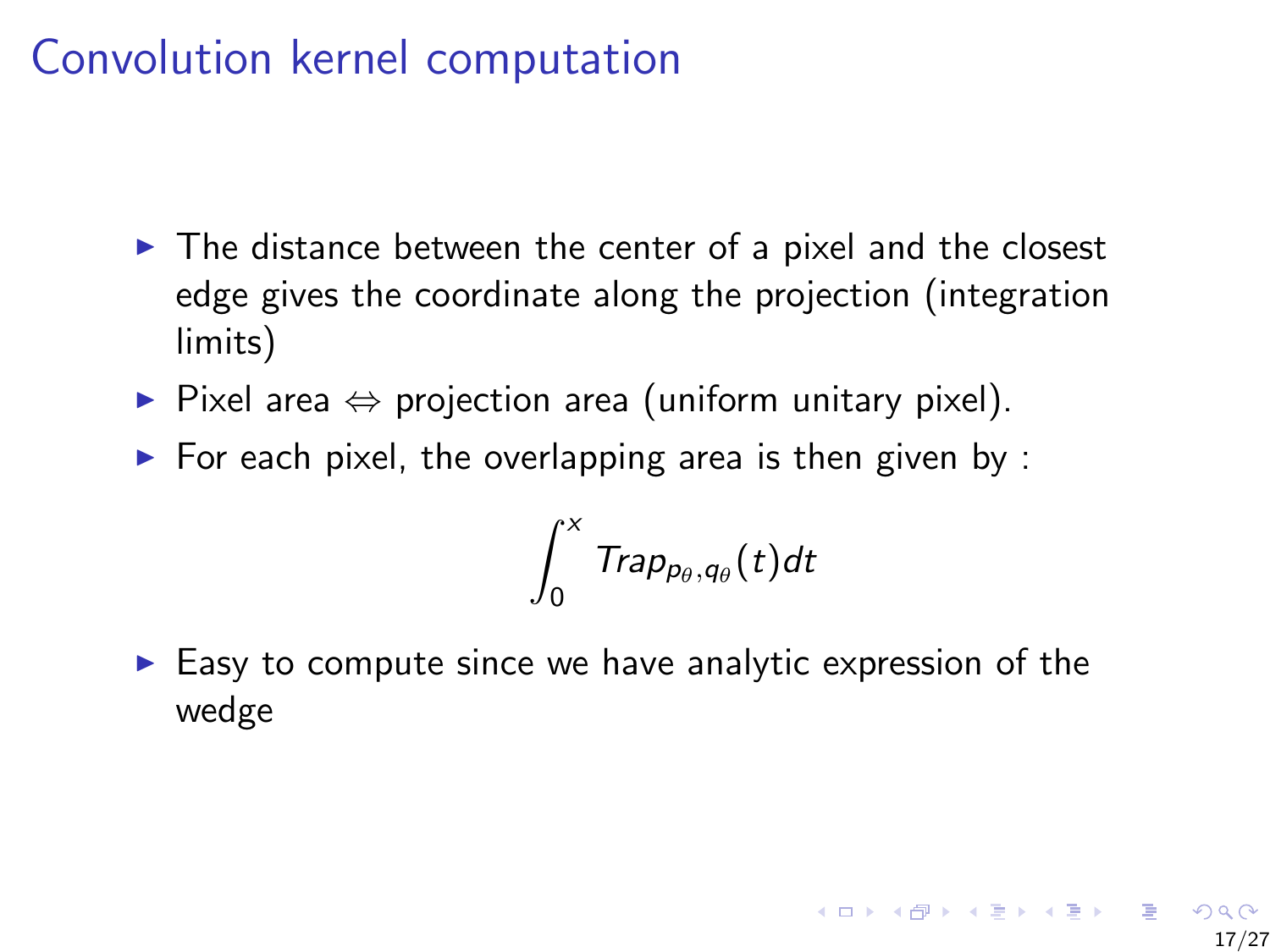Wedge integration



 $2Q$ 18/27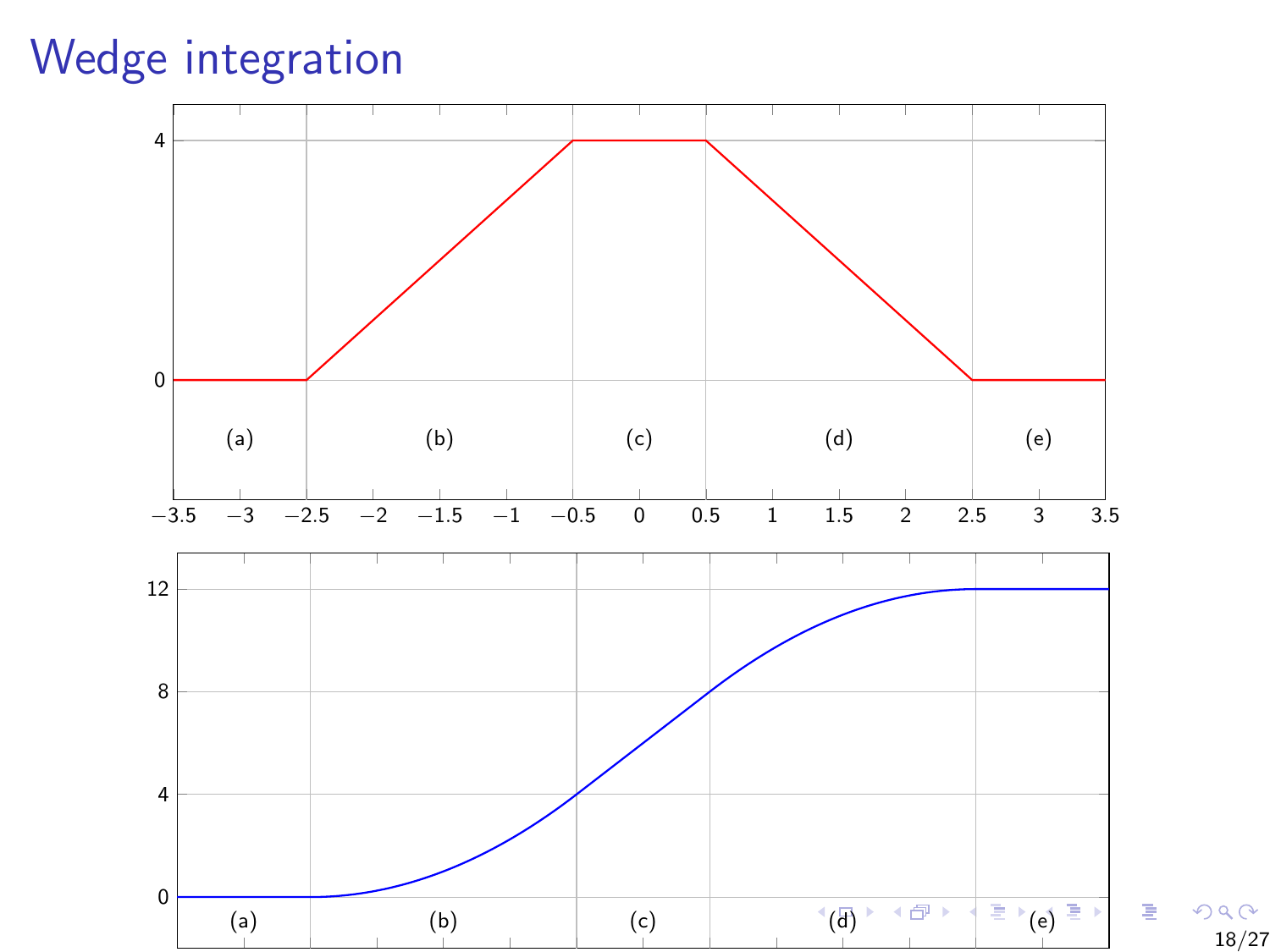### Wedge integration

Closed formula to compute the area from  $x_{p_\theta, q_\theta}(k, l)$  :

$$
K_{p_{\theta},q_{\theta}}(x) = \begin{cases} 2|p_{\theta}q_{\theta}| - K(p_{\theta},q_{\theta},-x) & \text{if } x < 0 \\ |p_{\theta}q_{\theta}| + 2x \min\{|p_{\theta}|,|q_{\theta}|\} & \text{if } 0 \leq x < \frac{||p_{\theta}|-|q_{\theta}|}{2} \\ |p_{\theta}q_{\theta}| - x^2 + (|p_{\theta}| + |q_{\theta}|)x \\ - \left(\frac{|p_{\theta}|-|q_{\theta}|}{2}\right)^2 & \text{if } \frac{||p_{\theta}|-|q_{\theta}|}{2} \leq x < \frac{|p_{\theta}|+|q_{\theta}|}{2} \\ 2|p_{\theta}q_{\theta}| & \text{elsewhere.} \end{cases}
$$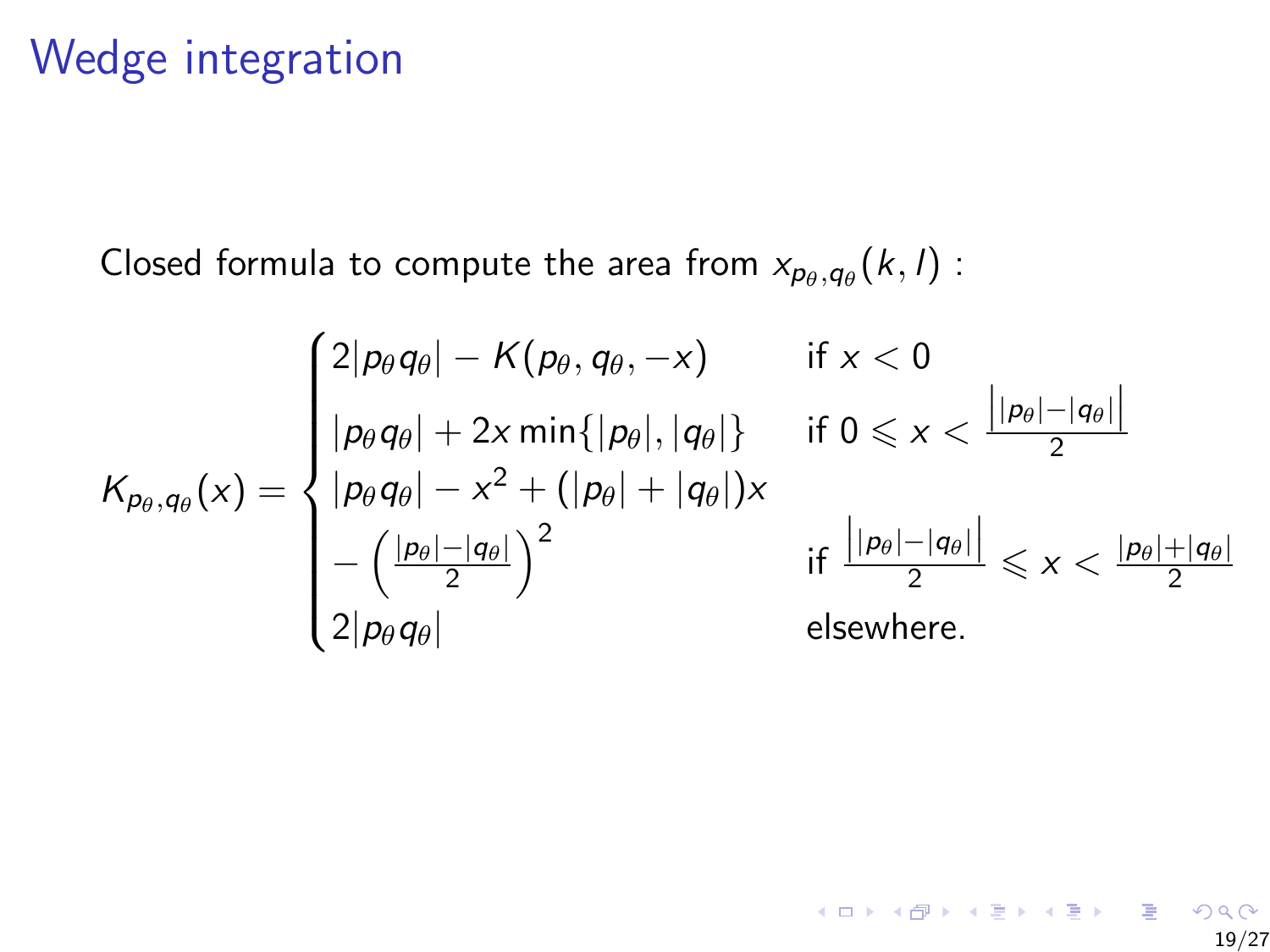### Discrete formulation

 $\triangleright$  The discrete wedge can be computed from discrete convolutions of discrete  $p$  and  $q$  wide Haar functions :

$$
Trap_{p_{\theta},q_{\theta}} = \{(1\;1)\}*(1\cdots1)*(1\cdots1)
$$

- $\blacktriangleright$  The samples obtained are exactly those needed for the integration  $\rightarrow$  fully discrete process
- $\triangleright$  Mojette projection of the convolution kernel  $= 1D$  convolution kernel to apply on projections

20/27

イロト イ母 トイミト イミト ニミー の Q C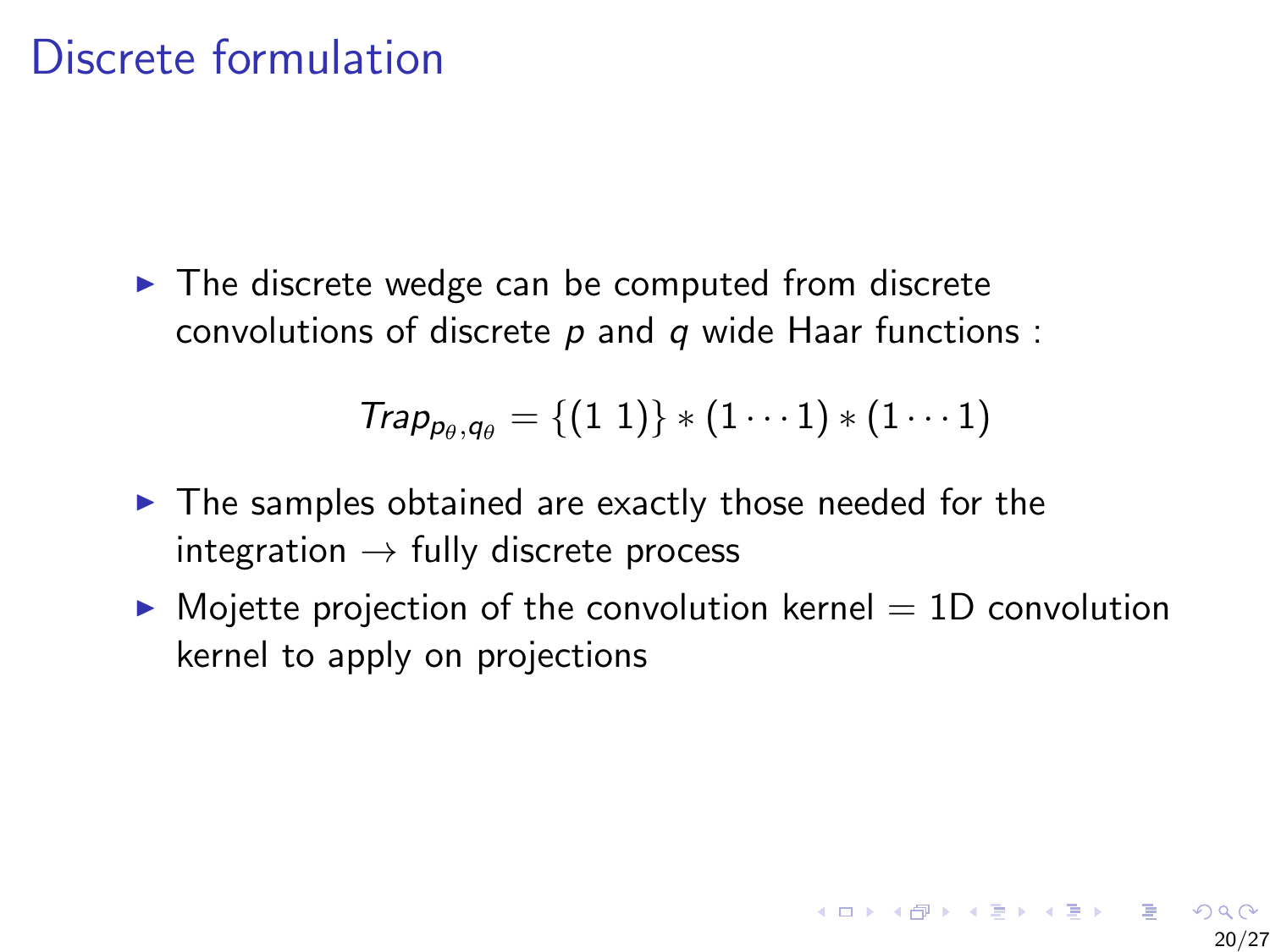#### Discrete formulation : example

For angle (3, 2) rotation :



 $(1 1) * (1 1 1) * (1 1) = (1 3 4 3 1) \implies (1 4 8 11 12)$ 

 $4$  ロ }  $4$   $6$  }  $4$   $3$  }  $4$  $\Rightarrow$ 21/27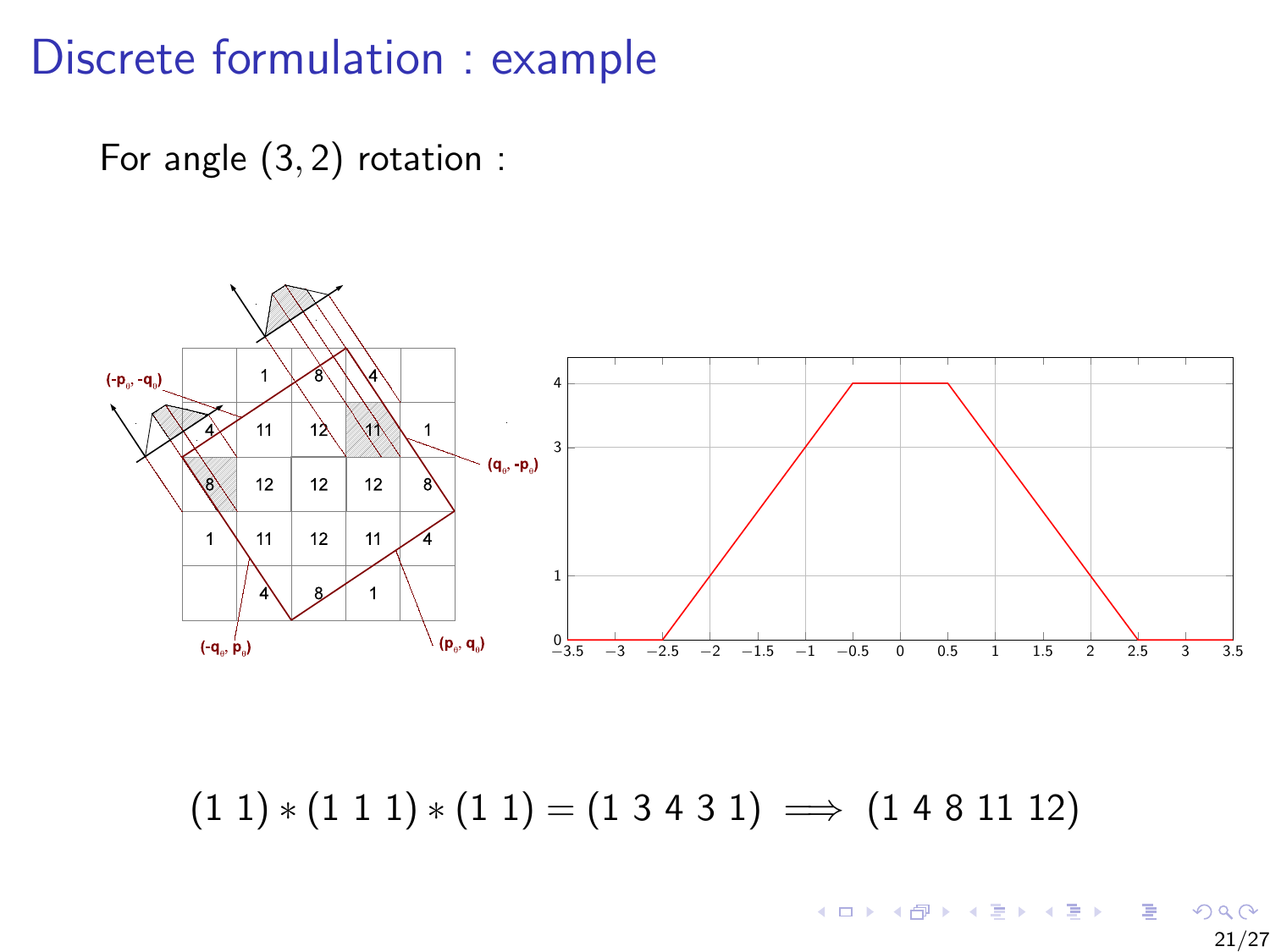### <span id="page-21-0"></span>A few examples



4 ロ ト 4 伊 ト 4 手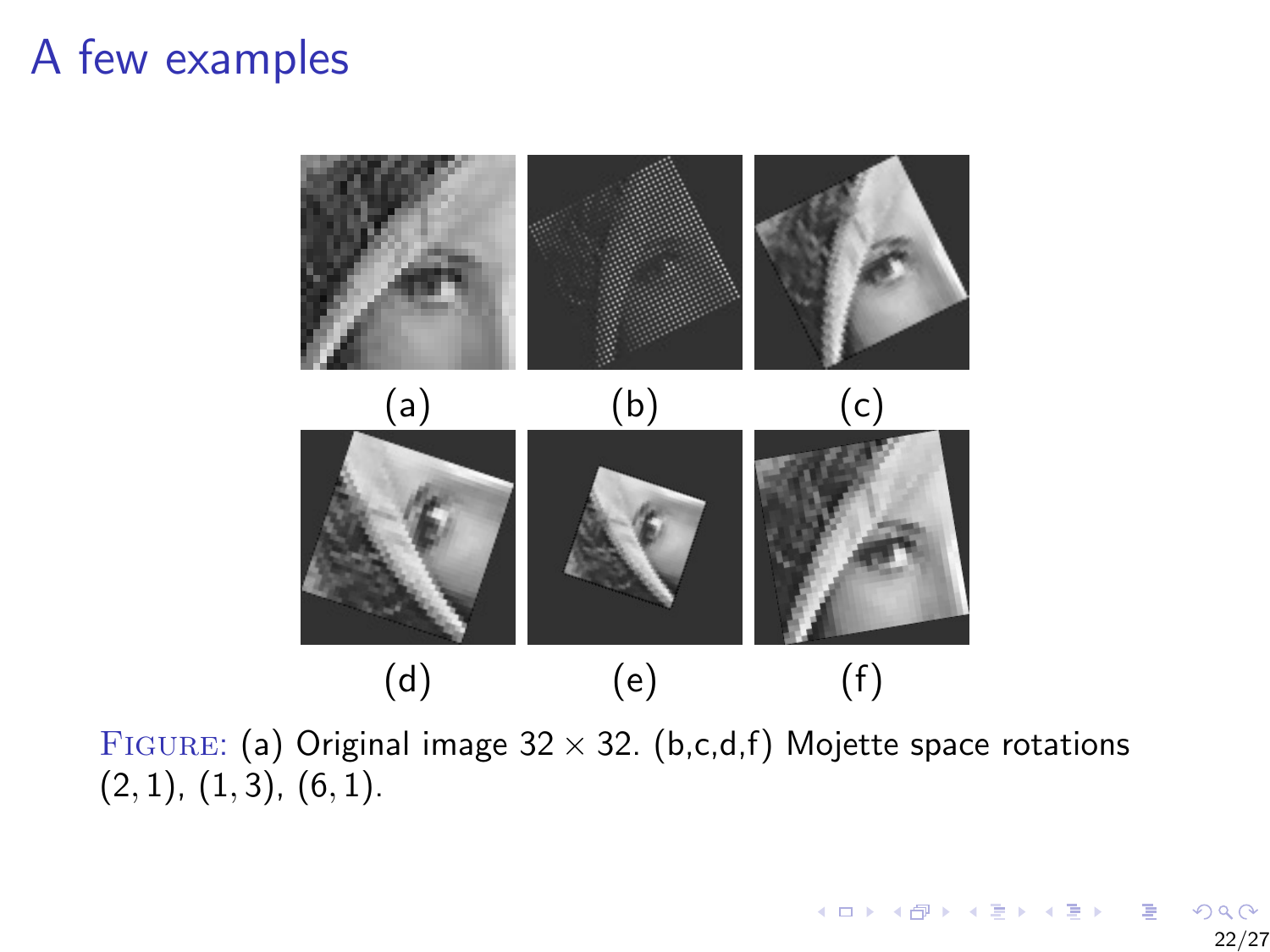## <span id="page-22-0"></span>[Conclusion and perspectives](#page-22-0)

23/27

**K ロ X イロ X X を X X を X を コ シ イ コ X メロ X X を X と を X を シ う く の く C**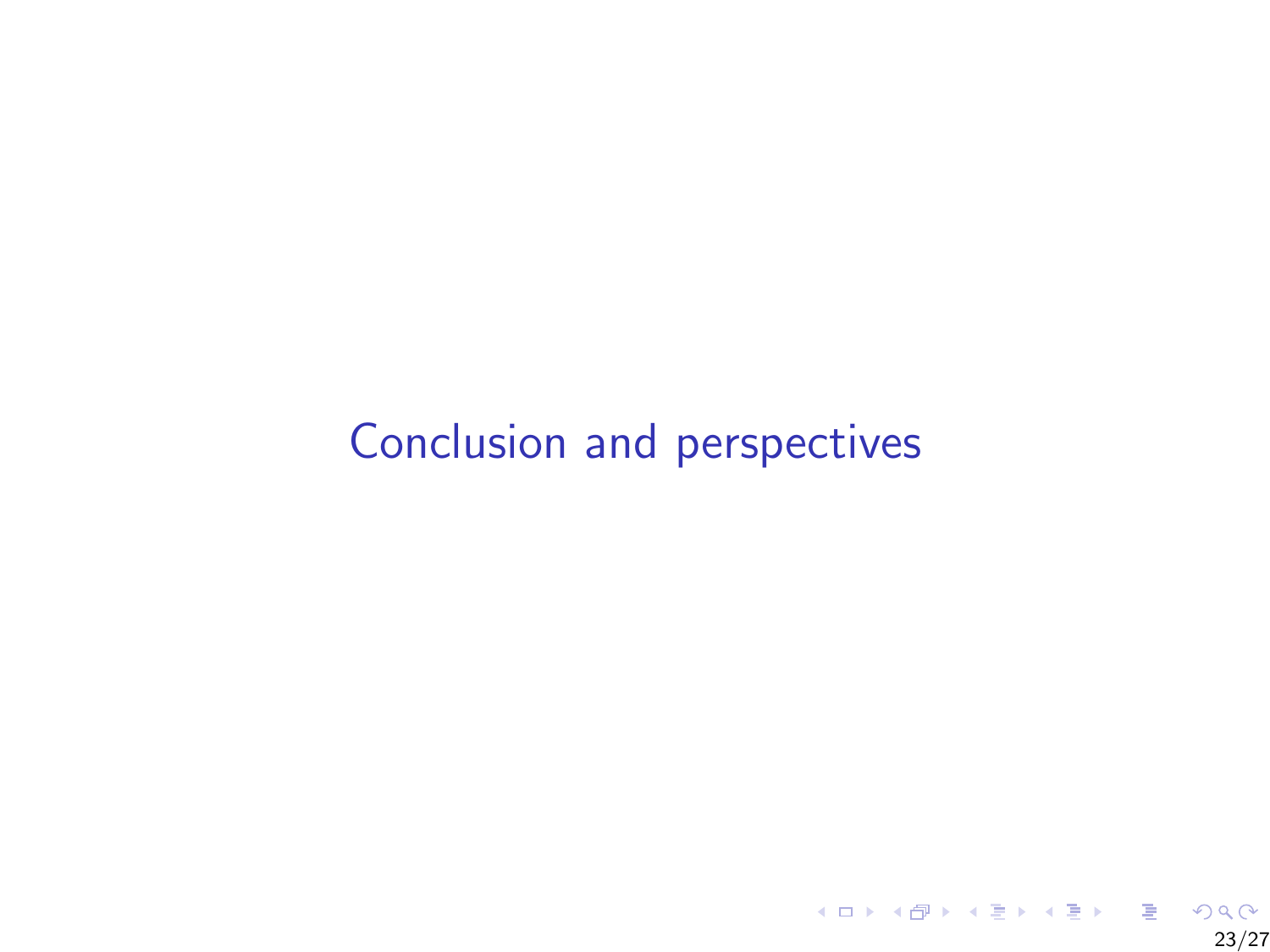## Conclusion

- $\blacktriangleright$  Mojette space rotation method
	- $\triangleright$  Based on discrete geometry
	- $\blacktriangleright$  In Mojette projection space
- $\blacktriangleright$  Revertible rotations
- $\triangleright$  Well suited for coupled tomography and rotation problems

24/27

 $\mathbf{A} \equiv \mathbf{A} + \mathbf{B} + \mathbf{A} + \mathbf{B} + \mathbf{A} + \mathbf{B} + \mathbf{A} + \mathbf{B} + \mathbf{A} + \mathbf{B} + \mathbf{A} + \mathbf{B} + \mathbf{A} + \mathbf{B} + \mathbf{A} + \mathbf{B} + \mathbf{A} + \mathbf{B} + \mathbf{A} + \mathbf{B} + \mathbf{A} + \mathbf{B} + \mathbf{A} + \mathbf{B} + \mathbf{A} + \mathbf{B} + \mathbf{A} + \mathbf{B} + \mathbf{A} + \mathbf{B} + \math$ 

 $\triangleright$  Future works : 3D extension (not trivial!)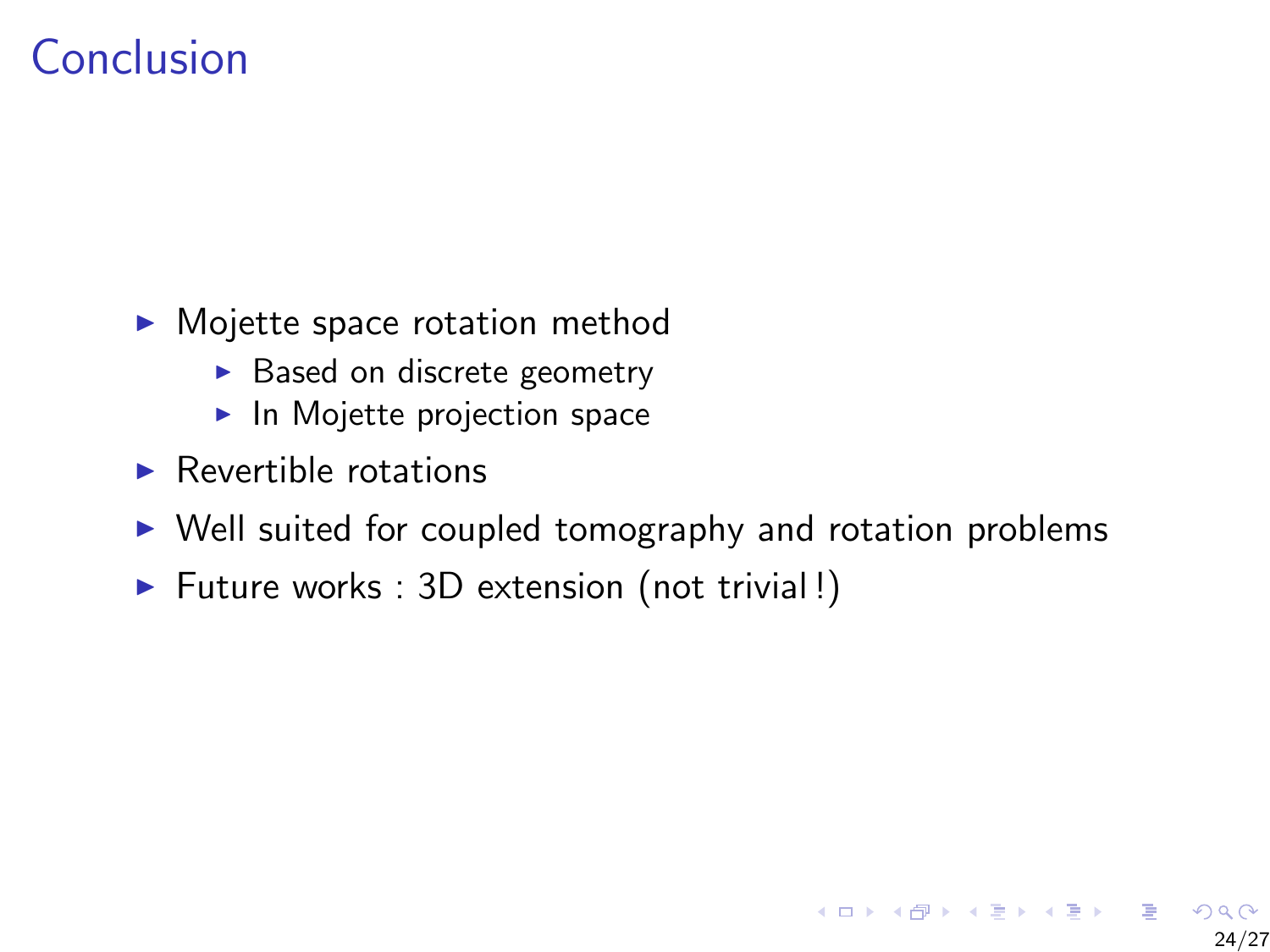### **Perspectives**

Other geometric transforms :

- Integer vector  $(d_i, d_j)$  translation
	- $\blacktriangleright$  Shift of every bins :

$$
\Delta b_{(p,q)}(d_i,d_j)=pd_j-qd_i
$$

- $\blacktriangleright$  Upscaling of factor  $s \in \mathbb{N}^*$ 
	- $\triangleright$  Oversampling of projections :

$$
b'=b\times s
$$

25/27

K ロ ▶ K @ ▶ K 할 ▶ K 할 ▶ 이 할 → 이 Q

 $\Rightarrow$  Definition of a similarity group in the Mojette projections space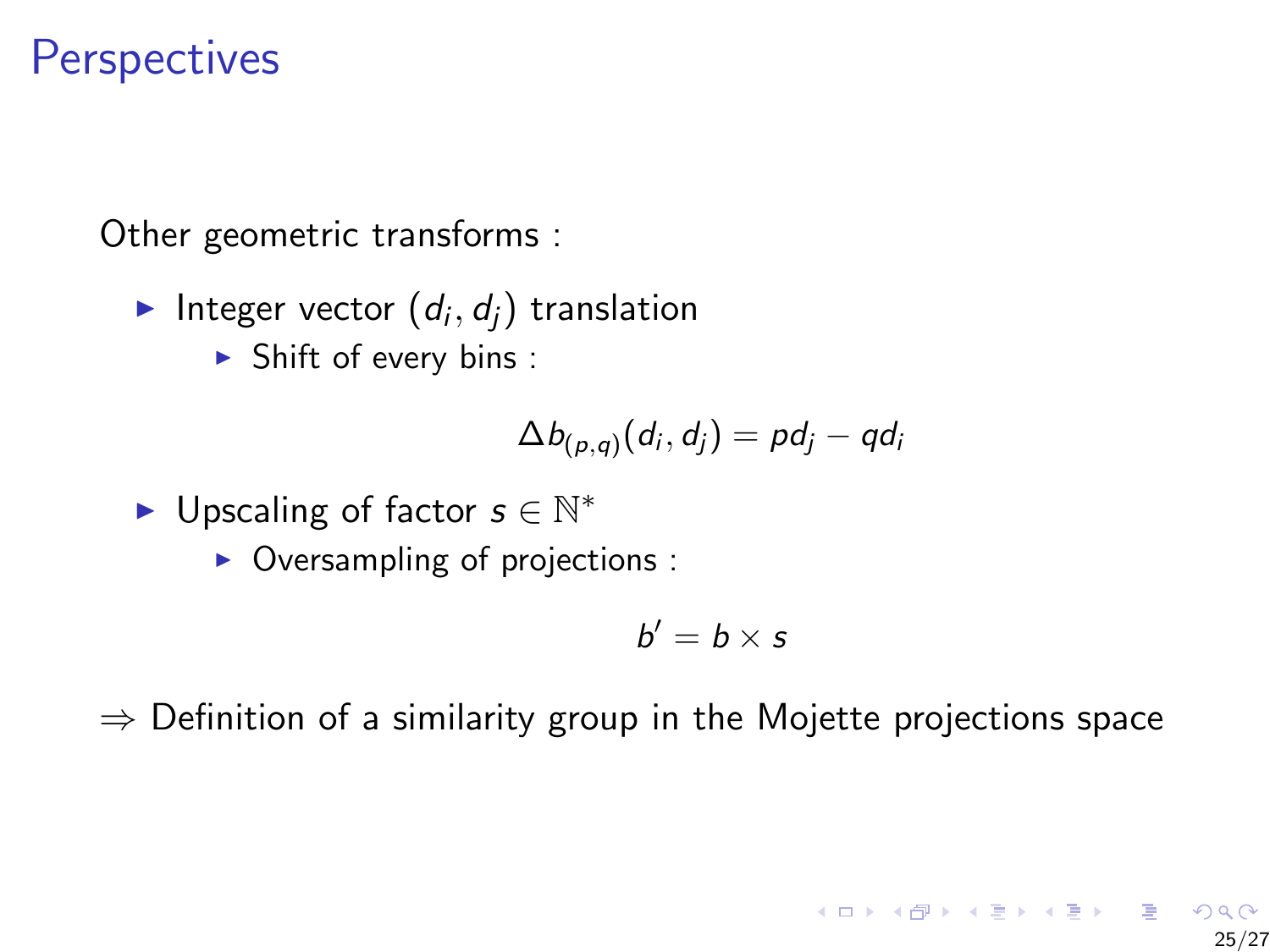## **Perspectives**

Application perspective : acquisition registration





- $\triangleright$  Used to determine the similarity between to images, regardless of their orientation and scale.
- $\triangleright$  Used to estimate the affine transform parameters between the two images or volumes
- $\Rightarrow$  Directly from the acquired Mojette projections, without the need to reconstruct the whole volume  $(7)$   $(7)$

−→